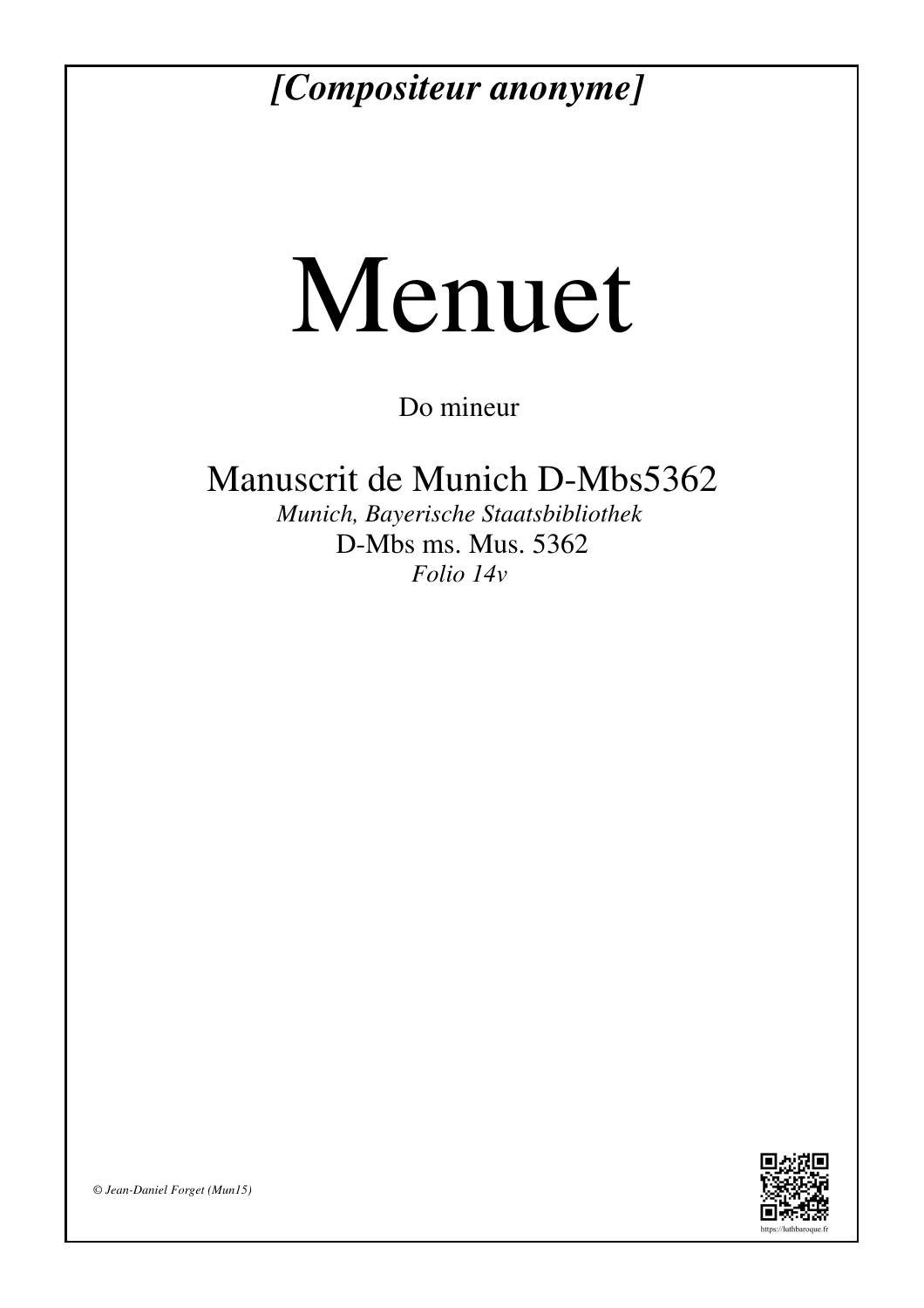## Menuet